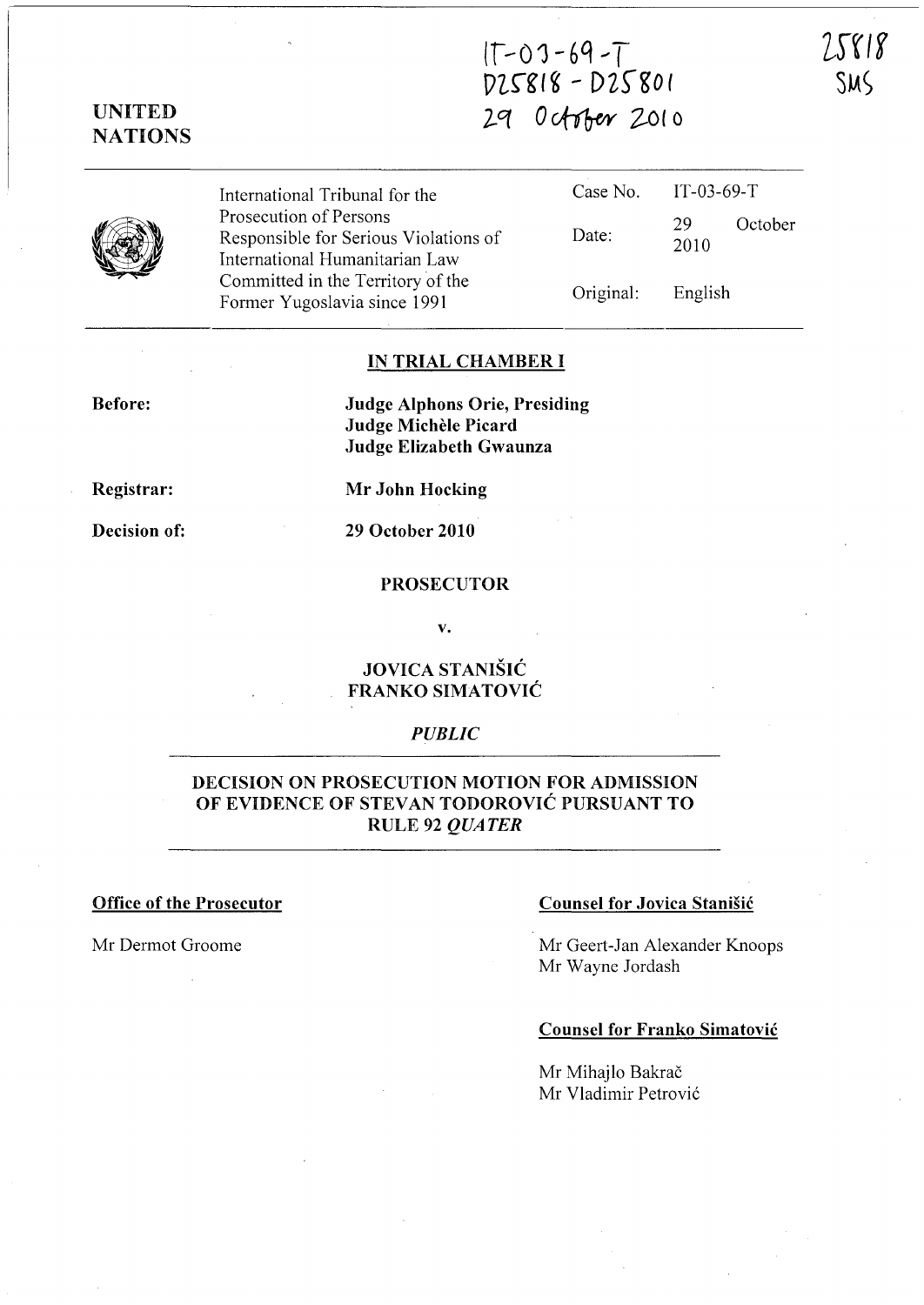# I. PROCEDURAL HISTORY

1. On 21 May 2007, the Prosecution filed a motion for the admission of evidence of Stevan Todorovi6 pursuant to Rule 92 *quater* of the Rules of Procedure and Evidence of the Tribunal ("Motion" and "Rules" respectively).! The Prosecution sought the admission of the transcript of Todorov'iC's *viva voce* testimony in the case of *Prosecutor* v, *Slobodan Milosevic* (Case No. IT-02-54-T) *("Milosevic* case") and 17 associated exhibits listed in Confidential Annex A of the Motion ("Exhibits") (together "Proffered Evidence").<sup>2</sup> The Prosecution simultaneously requested that the protective measures granted to Todorović in the *Milošević* case be lifted.<sup>3</sup> On 5 July 2010 the Prosecution filed its Update on the Status of Protective Measures, in which it noted that, if the Chamber granted the Motion, the Prosecution still intended to redact evidence given by Todorović in closed session.<sup>4</sup>

2. On 9 July 2007, the Simatović Defence opposed the Motion ("Simatović Response").<sup>5</sup> On 9 July 2007, the Stanisic Defence opposed the Motion and simultaneously requested leave to exceed the word limit ("Stanišić Response").<sup>6</sup> On 16 July 2007, the Prosecution requested leave to reply and simultaneously replied to both the Simatović Response and the Stanišić Response ("Reply to Simatović Response" and "Reply to Stanišić Response").<sup>7</sup> The Prosecution was granted leave to reply to the Simatović Defence and the Stanišić Defence on 16 September 2009 and 11 March 2010 respectively. 8

3. On 15 July 2009, the Prosecution notified the parties of the existence of some 280 documents relating to Todorović's participation in crimes in Bosanski Šamac ("Additional

 $\mathbf{1}$ Prosecution's Motion for Admission of Evidence of Witness 8-1244 Pursuant to Rule 92 *quater* and Request Regarding Protective Measures for Witness 8-1244 with Confidential Annexes, 21 May 2007.  $\overline{2}$ 

Motion, paras 1, 22, Confidential Annex A.

 $\overline{\mathbf{3}}$ Motion, para. 3.

<sup>4</sup>  Prosecution Update on the Status of Protective Measures (Confidential), 5 July 2010, p, 39,

 $\overline{\mathbf{S}}$ Simatovic Defence Response to the Prosecution's Motion for Admission of Evidence of Witness 8-1244 Pursuant to Rule 92 *quater* and Request Regarding Protective Measures for Witness 8-1244, 9 July 2007. The Chamber notes that on 29 May 2007, the Simatovic Defence requested that the time limit for filing responses to a number of Prosecution motions for the admission of written evidence, including the Motion, be postponed: see Simatovic Defence Motion to Postpone Deadline for Filing Response on Prosecution Motions for Admission of Written Evidence Pursuant to Rule 92 *his,* 92 *ter* and 92 *quater,* 29 May 2007, paras 1, 12, The Chamber granted this request in part on 1 June 2007, extending the deadline for responses by both the Simatovic Defence and the Stanišić Defence to 9 July 2007: see Decision on Several Applications to Modify Terms of the Work Plan and Order Following a Rule 65 *ter* Conference, 1 June 2007, para. 7.

 $\overline{6}$ Stanisic Defence Response to Prosecution Motion for Admission of Evidence of Witness 8-1244 Pursuant to Rule *92 quater* (Confidential), 9 July 2007, paras 2-3,

 $\overline{7}$ Prosecution Request for Leave to Reply and Reply to the Accused Stanisic's Responses to the Prosecution's Motions Pursuant to Rule 92 *quater,* 16 July 2007; Prosecution Leave to Reply and Consolidated Reply to Simatovic's Responses to the Prosecution Motions for Admission of Evidence pursuant to Rule 92 *quater,* 16 July 2007.

See Decision on Prosecution's Motion for Admission of Evidence of Witnesses Unavailable Pursuant to Rule 92 *quater,* 16 September 2009; Decision on Prosecution Motion for Admission of Evidence of Witness 8-179 Pursuant to Rule 92 *quater,* 11 March 2010 ("Witness 8-179 Decision"),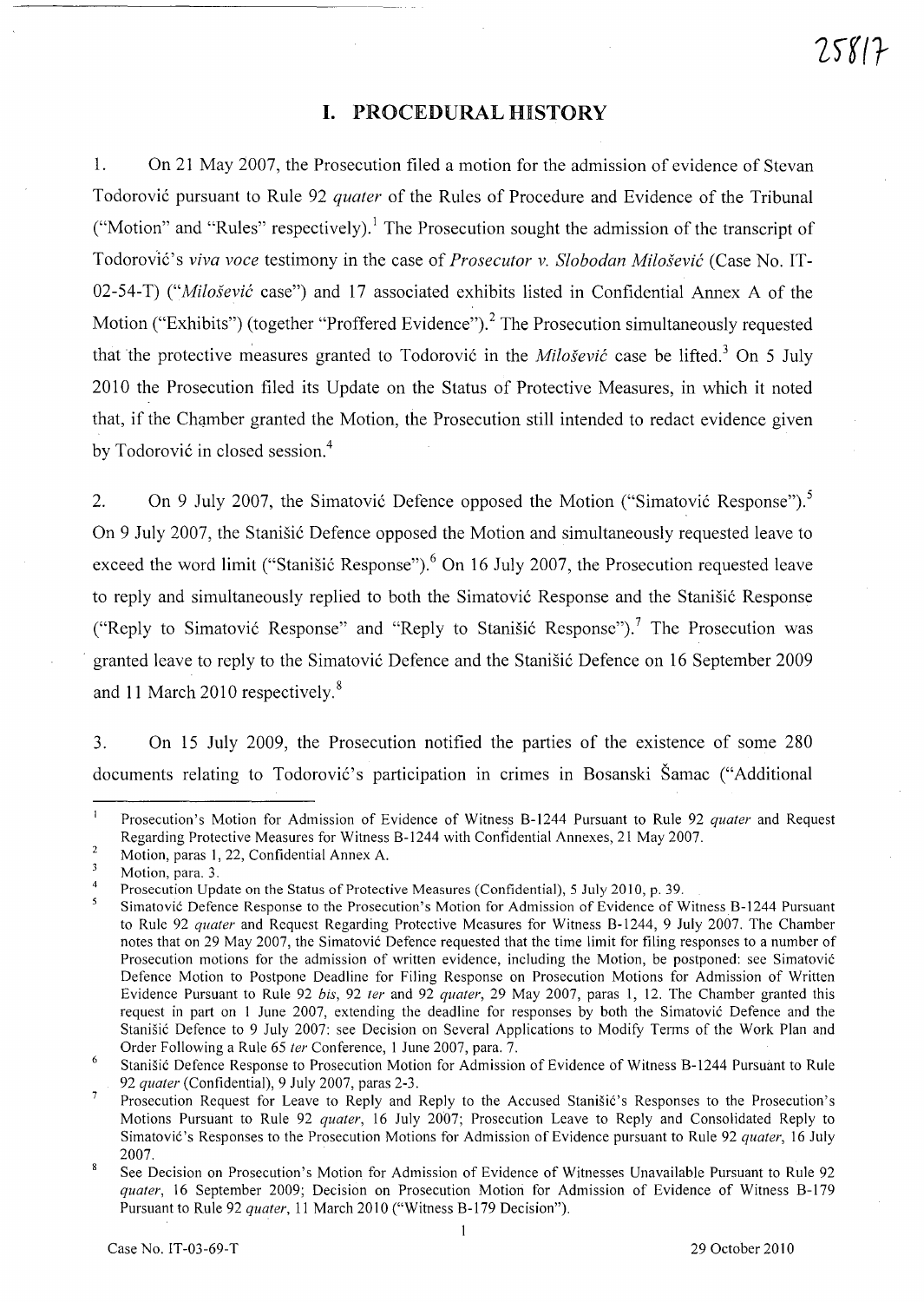Documents").<sup>9</sup> The Additional Documents were disclosed to the Defence on 20 January 2010.<sup>10</sup> On 22 June 2010, the Chamber granted the Stanistic Defence leave to file a renewed response to the Motion.<sup>11</sup> On 13 July 2010 the Stanišić Defence filed this response ("Further Stanišić Response"), adding fresh grounds of opposition to the Motion on the basis of the Additional Documents.<sup>12</sup> On 19 July 2010, the Prosecution requested leave to reply to the Further Stanistic Response.<sup>13</sup> The reply was filed on 20 July 2010 ("Reply to Further Stanišić Response").<sup>14</sup>

4. On 31 August 2010, the Prosecution filed a corrigendum to the Motion ("Prosecution Corrigendum"),  $^{15}$  in which it indicated that, if the protective measures granted to Todorović in the Milošević case were rescinded by the Chamber, it no longer proposed to redact those parts of his testimony which were given in closed session.<sup>16</sup> It also offered corrected 65 *ter* numbers for seven of the Exhibits.<sup>17</sup> In this regard, the Chamber notes that the Rule 65 *ter* number for Exhibit 476 Tab 16 in the Milosevic case (Record of witness interview, cited as 65 ter 3835) provided in Confidential Annex A to the Motion is also incorrect, and should be listed as 65 *ter* 4709.<sup>18</sup> It notes that the Exhibit with Rule 65 fer number 4698 has been marked for identification since the date of filing of the Motion as P1523. It further notes that the following Exhibits have been admitted into evidence since the date of filing of the Motion: 65 ter 1658 (P1417), 65 ter 2580 (P1428), 65 ter 3761 (P223), 65 ter 4546 (D126), 65 ter 1660 (P1429), and 65 ter 31 (P141).<sup>19</sup> As a result, the Chamber considers the Motion as it relates to the admission of these latter Exhibits to be moot.

2

 $\overline{Q}$ See Further Response to Prosecution Motion for Admission of Evidence of Witness B-1244 Pursuant to Rule 92 *quater* (Confidential) with Confidential Annexes A and B, 19 July 2010, para. 2.<br><sup>10</sup> Ibid

Ibid.

<sup>11</sup>  Ibid.

<sup>12</sup>  Ibid.

<sup>&</sup>lt;sup>13</sup> Prosecution Motion for Leave to Reply to Further Defence Response to Prosecution Motion for Admission of Evidence of Witness B-1244 Pursuant to Rule 92 *quater* (Confidential) with Confidential Annexes A and B.

<sup>14</sup> Prosecution Reply to Further Defence Response to Prosecution Motion for Admission of Evidence of Witness B-1244 Pursuant to Rule 92 *quater* (Confidential) with Confidential Annexes A and B, 20 July 2010.

<sup>15</sup> Corrigendum to Motion for Admission of Evidence of Witness 8-1244 Pursuant to Rule 92 *quater* (Confidential), 31 August 2010.

<sup>&</sup>lt;sup>16</sup> Prosecution Corrigendum, para. 4.<br><sup>17</sup> Prosecution Corrigendum, name 2.

<sup>&</sup>lt;sup>17</sup> Prosecution Corrigendum, para. 2.<br><sup>18</sup> See Confidential Annoua A to Mat

See Confidential Annex A to Motion, 21 May 2007, p. 14 and Confidential Annex A to Prosecution's Submission of its Reviewed 65 *ter* Exhibit List, 1 May 2009. .

<sup>&</sup>lt;sup>19</sup> The Chamber notes that an unmarked version of 65 *ter* 113 has also been admitted into evidence since the date of filing of the Motion as P1418.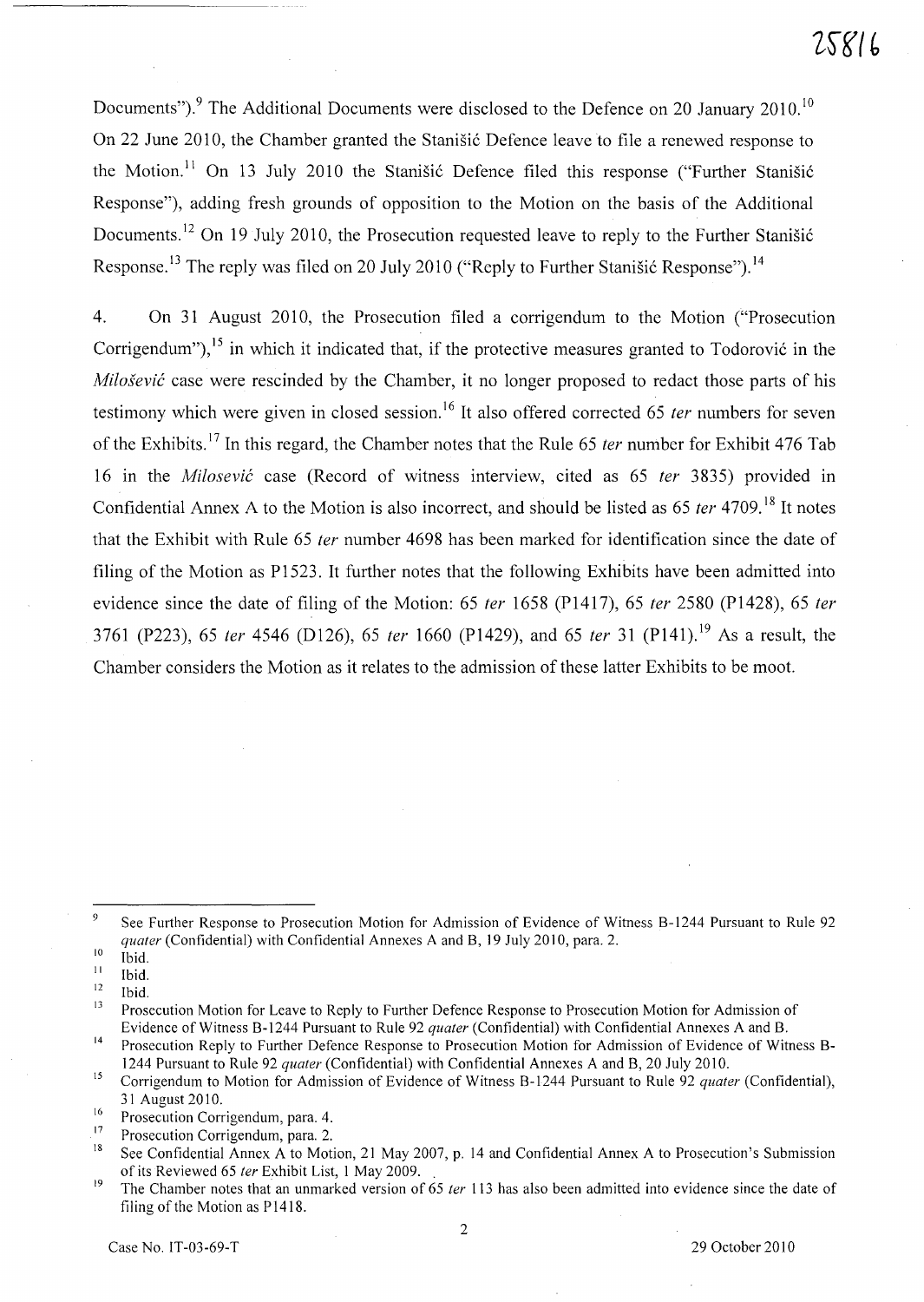# **n.** SUBMISSIONS OF THE PARTIES

## A. **Prosecution**

#### (a) Protective Measures

5. The Prosecution submits that the protective measures granted to Todorović in the *Milošević* case are no longer necessary and requests that the Chamber lift them.<sup>20</sup> It notes that these protective measures were rescinded in *Prosecutor* v. *Vojislav Seselj* (Case No. IT-03-67-T) *("Seselj* case") on 17 February 2010.<sup>21</sup> It submits that, although the Chamber is not bound by this decision, in the present case as in the *Seselj* case the death of Todorović renders rescission appropriate.<sup>22</sup>

(b) Admissibility of Proffered Evidence

6. The Prosecution argues that the Proffered Evidence fulfils the requirements for admissibility under Rule 92 *quater*.<sup>23</sup> The Prosecution submits that Todorović is deceased and is therefore "unavailable" within the meaning of the Rule.<sup>24</sup> The Prosecution further submits that the Proffered Evidence bears sufficient indicia of reliability to secure its admission.25 Firstly, it points out that Todorović's testimony was given under oath.<sup>26</sup> Secondly, it argues that Todorović was subjected to "extensive" cross-examination by Slobodan Milosevi6, whose interest in challenging the Proffered Evidence was "very similar" to that of the Accused in the present case, and that further crossexamination was conducted by the *amicus curiae*.<sup>27</sup> Both cross-examinations are submitted to have been "highly effective".<sup>28</sup> While the Prosecution acknowledges that the Accused in the present case will not have the opportunity to cross-examine Todorović if the Motion is granted, it submits that restrictions on the right to cross-examination have been accepted by the Tribunal in its jurisprudence.<sup>29</sup> It therefore contends that the admission of the Proffered Evidence would not constitute a violation of the rights of the Accused.<sup>30</sup>

7. The Prosecution further submits that the Proffered Evidence will in large part be corroborated by other documentary and testimonial evidence in the present case, meaning that the Defence will have the opportunity to test the Proffered Evidence by cross-examining other

3

 $\frac{20}{21}$  Motion, para. 3.

<sup>&</sup>lt;sup>21</sup> Prosecution Corrigendum, paras 4-5.

 $rac{22}{23}$  Ibid.

 $\frac{23}{24}$  Motion, paras 2, 7.

<sup>&</sup>lt;sup>24</sup> Motion, paras 2, 7, Confidential Annex B.

<sup>&</sup>lt;sup>25</sup> Motion, para. 2; Reply to Further Stanisic Response, para. 11.<br>
26 Motion, para. 7.

<sup>&</sup>lt;sup>27</sup> Motion, paras 7, 15-16; Reply to Further Stanisić Response, para. 7.<br><sup>28</sup> Penly to Stanišić Response, para. 15.

<sup>&</sup>lt;sup>28</sup> Reply to Stanišić Response, para. 15.

<sup>&</sup>lt;sup>29</sup> Reply to Stanišić Response, para. 12.<br><sup>30</sup> Parakta Stanišić Response asuse 11.

Reply to Stanišić Response, paras 11-12.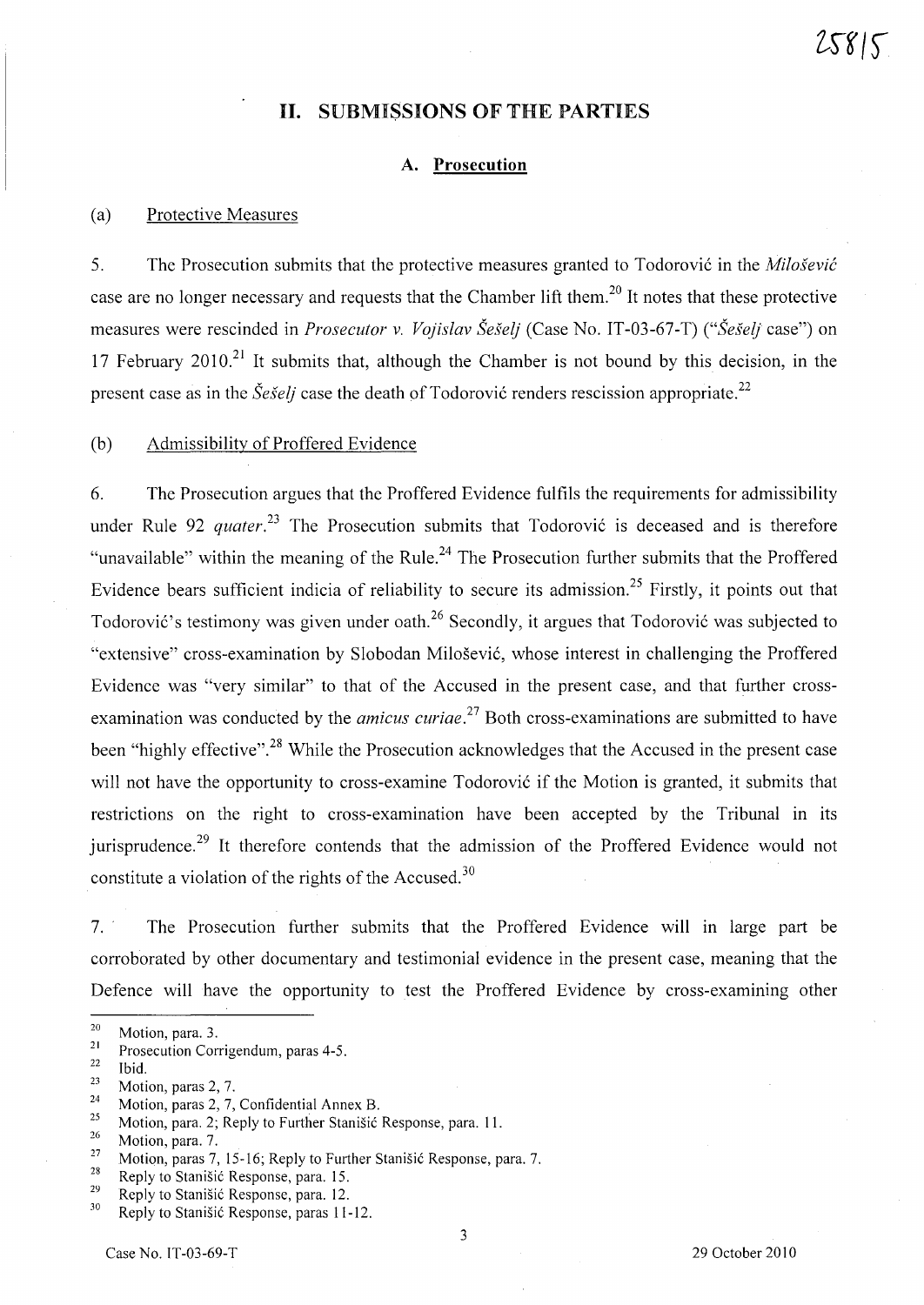witnesses.<sup>31</sup> To the extent that the Proffered Evidence may contain hearsay, the Prosecution submits that this is an issue which does not affect its admissibility, but only the weight it should be given by the Chamber.<sup>32</sup>

8. Similarly, with regard to the Additional Documents, the Prosecution submits that these do not affect the admissibility of the Proffered Evidence, as Todorović's credibility is relevant only to the weight the Proffered Evidence should be given by the Chamber.<sup>33</sup> In addition, the Prosecution submits that Todorović was specifically cross-examined by Milošević in relation to his plea agreement, and that the existence of such an agreement is not a sufficient ground for determining that Todorović's evidence is unreliable. $34$ 

9. The Prosecution acknowledges that some parts of the Proffered Evidence relate to the acts and conduct of the Accused as charged in the Indictment.<sup>35</sup> However, it submits that these parts are not as significant or extensive as the Defence argues.<sup>36</sup> In addition, it submits that the conclusion that parts - even substantial parts - of the Proffered Evidence relate to the acts and conduct of the Accused as charged in the Indictment does not preclude their admission under Rule 92 *quater. <sup>37</sup>* The Prosecution argues that the non-admission of these parts would deprive the Chamber of "exceptionally reliable, relevant and probative evidence".<sup>38</sup>

#### B. **Sirnatovic Defence**

#### (a) Protective Measures

10. The Simatovi6 Defence does not expressly address the Prosecution request for the lifting of protective measures in relation to Todorović. It simply requests that the Motion be rejected in its entirety.<sup>39</sup>

#### (b) Admissibility of Proffered Evidence

11. The Simatović Defence does not challenge the unavailability of Todorović. The Simatović Defence, however, contests the Prosecution's submission that the Proffered Evidence has been

4

<sup>&</sup>lt;sup>31</sup> Motion, paras 8, 17, Confidential Annex A; Reply to Further Stanišić Response, para. 8.<br><sup>32</sup> Penly to Stanišić Response, paras 8, 14

 $\frac{32}{33}$  Reply to Stanisić Response, paras 8, 14.

<sup>&</sup>lt;sup>33</sup> Reply to Further Stanišić Response, paras 1, 3, 9.<br> $\frac{34}{7}$  Reply to Further Stanišić Response name 4.6

<sup>&</sup>lt;sup>34</sup> Reply to Further Stanišić Response, paras 4-6.

 $\frac{35}{36}$  Motion, paras 2, 10.

 $\frac{36}{37}$  Reply to Stanisic Response, paras 9-10.<br> $\frac{37}{37}$  Motion paras 2.6, 10, 11; Benly to Stan

 $\frac{37}{38}$  Motion, paras 2, 6, 10-11; Reply to Stanisic Response, paras 5, 10.

 $\frac{38}{39}$  Motion, para. 19.

Simatović Response, para. 13.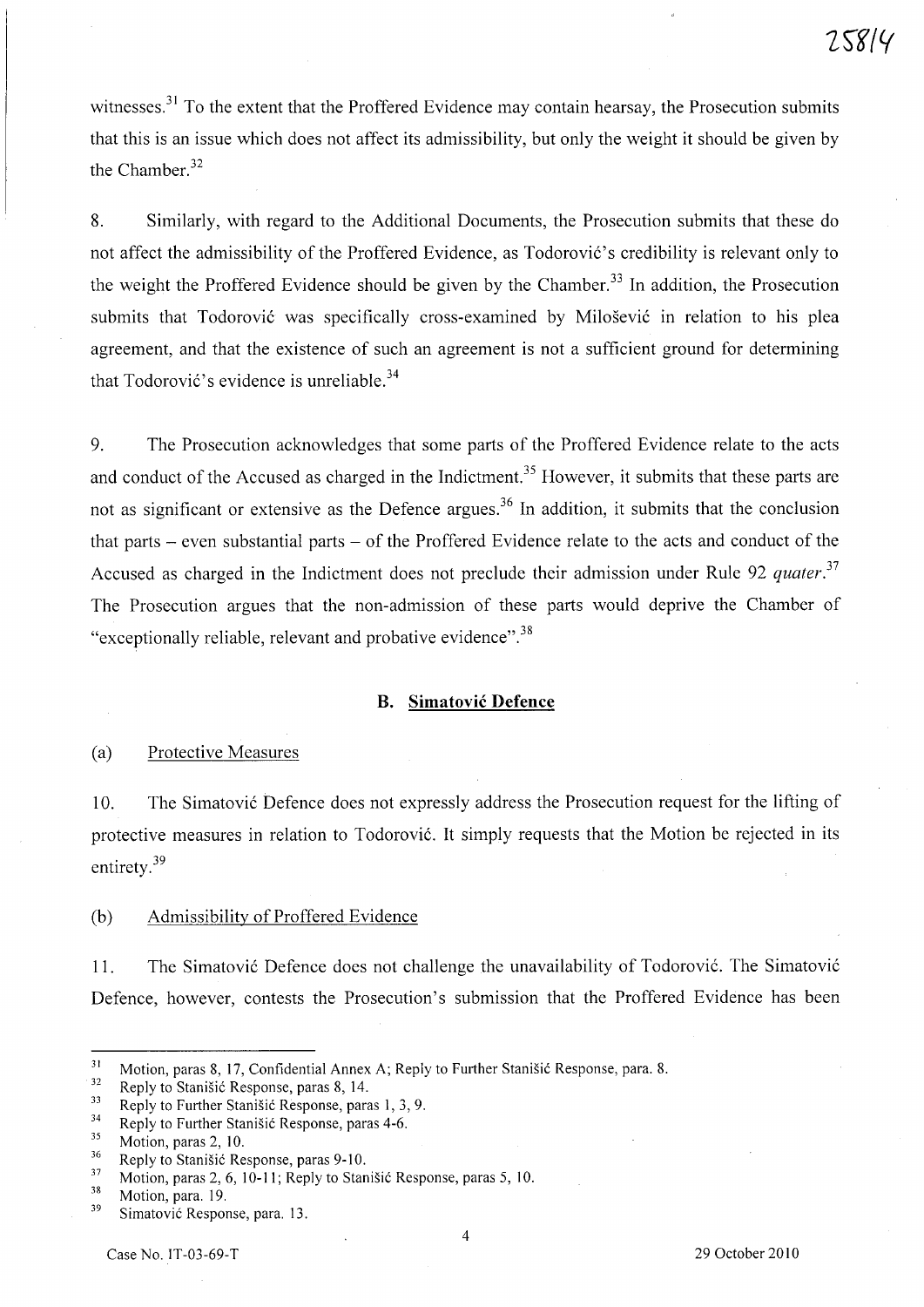subjected to extensive cross-examination. It submits that Milosevic, who was not a legal professional, conducted his defence on political rather than legal grounds.<sup>40</sup> Furthermore, it submits that the role played by the *amicus curiae* in cross-examination was limited, and that crossexamination did not reveal whether the Proffered Evidence, particularly as it relates to the acts and conduct of the Accused as charged in the Indictment, was direct or hearsay evidence.<sup>41</sup> The Simatovic Defence submits that the reliability of the Proffered Evidence is further decreased by the fact that no judgement was rendered in the *Milosevic* case. 42

12. The Simatovic Defence argues that, as a significant portion of the Proffered Evidence relates to the acts and conduct of the Accused as charged in the Indictment, it is not in the interests of iustice to admit it.<sup>43</sup> In particular, the Simatovic Defence emphasises that these parts of the Proffered Evidence are not corroborated by other evidence.<sup>44</sup>

# **C. Stanisic Defence**

### (a) Protective measures

13. The Stanisic Defence does not address the Prosecution request for the lifting of protective measures in relation to Todorovic.

#### (b) Admissibility of Proffered Evidence

14. The Stanišić Defence does not challenge the unavailability of Todorović.<sup>45</sup> However, the Stanisic Defence submits that the Proffered Evidence is inadmissible under Rule 92 *quater.* First, it submits that the admission of the Proffered Evidence would deny the Accused his right to crossexamine a critical Prosecution witness.<sup>46</sup> It argues that this would constitute a violation of the Accused's right to a fair trial.<sup>47</sup>

15. The Stanisic Defence further submits that the Proffered Evidence is not sufficiently reliable to be admitted under Rule 92 *quater.<sup>48</sup>*It argues that reliability in prior proceedings before the Tribunal does not equate to reliability in the present proceedings, as the *Milosevic* case is "legally

<sup>40</sup>  Simatovic Response, paras 7-8.

<sup>41</sup>  Simatovic Response, paras 7, 9.

<sup>42</sup>  Simatovic Response, paras 7, 11.

<sup>43</sup>  Simatovic Response, paras 5-6, 8.

<sup>44</sup>  Simatovic Response, paras 9-10.

<sup>45</sup>  Stanisic Response, para. 7.

<sup>46</sup>  Stanisic Response, paras 2, 12, 25-28, 31.

<sup>47</sup>  Stanisic Response, paras 2, 4-6.

<sup>48</sup>  Stanisic Response, paras 2, 7.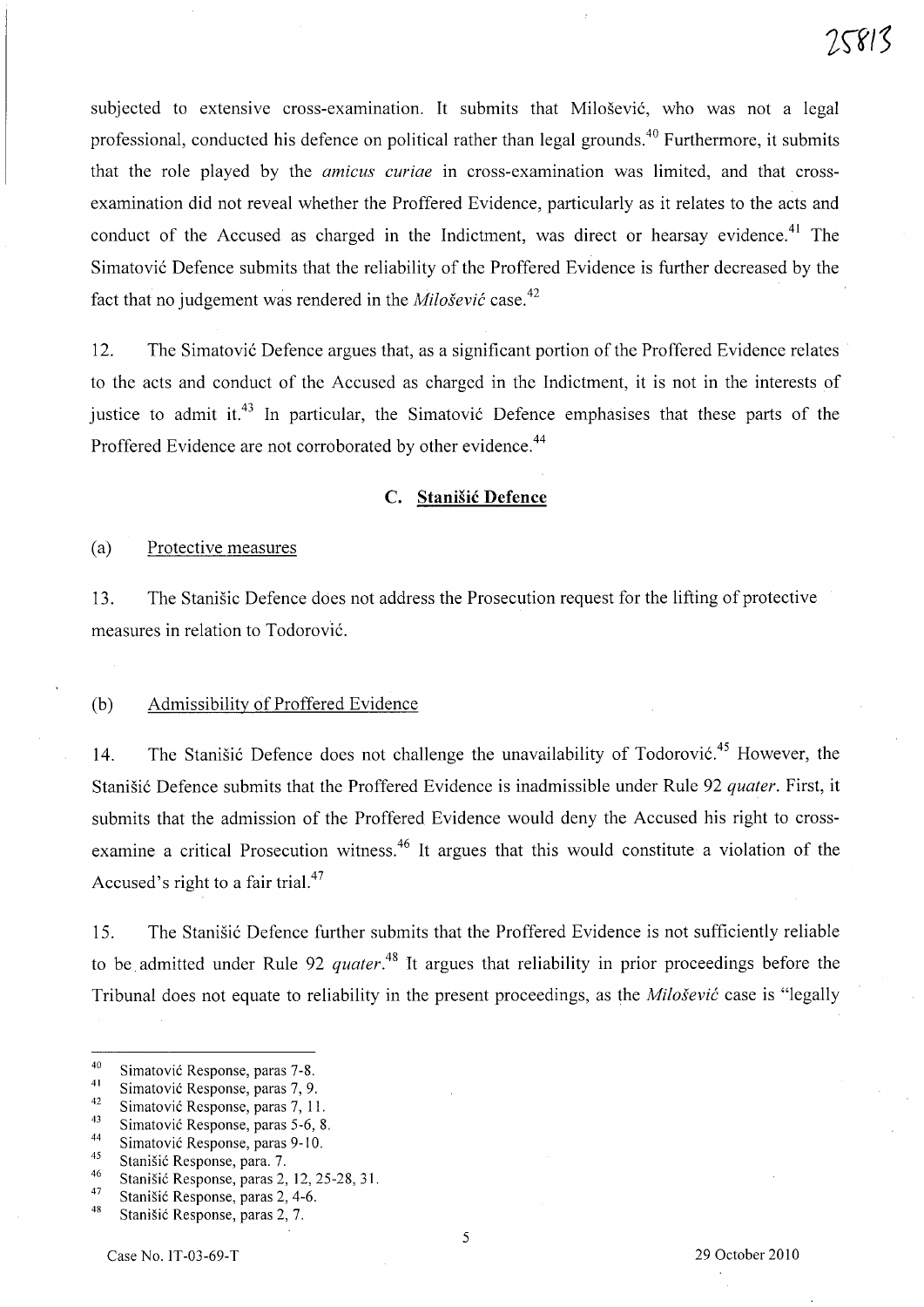distinct" from the case against the Accused.<sup>49</sup> In addition, it notes that the proceedings in the *Milosevic* case were not the subject of a final adjudication on the merits and have not been subject to appeal.<sup>50</sup> The Stanišić Defence further submits that the Additional Documents demonstrate Todorović's general bad character and hence the unreliability of his testimony.<sup>51</sup> It argues that effective cross-examination on the Additional Documents would have exposed this umeliability, and hence submits that simply placing the Additional Documents before the Chamber is no substitute for cross-examination.<sup>52</sup>

16. In addition, the Stanisic Defence argues that Rule 92 *quater* should not allow for the admission of evidence which relates to a "live and important issue between the parties", particularly where the prior cross-examination to which the evidence was subjected was not of a high standard or where the evidence is uncorroborated.<sup>53</sup> The Stanistic Defence submits that, in this instance, only the "marginal or less contentious" elements of the Proffered Evidence are substantially corroborated and the cross-examination to which Todorović was subjected was inadequate.<sup>54</sup> It places particular emphasis on the fact that a number of issues critical to the case against the Accused Stanisić were not touched upon in cross-examination.<sup>55</sup> It submits that, under these circumstances and given that the Proffered Evidence is "pivotal to the Prosecution case", it is inadmissible in the absence of an opportunity for the Accused Stanišić to cross-examine Todorović.<sup>56</sup>

17. The Stanišić Defence submits that a wide view of what constitutes the "acts and conduct of the accused" should be taken due to the breadth of the Indictment.<sup>57</sup> It argues that, as a member of the alleged loint Criminal Enterprise *("lCE"),* "the deeds and behaviour of the Accused are the direction of the acts and conduct of others within the *lCE".58* On the basis of this interpretation, it. argues that the Proffered Evidence deals far more extensively with the acts and conduct of the Accused than is submitted by the Prosecution.<sup>59</sup>

18. The Stanisi6 Defence argues that under Rule 92 *quater,* the Chamber retains a discretion to exclude evidence even where it satisfies the threshold tests for admissibility.<sup>60</sup> The Stanišić Defence therefore submits that, even if the Proffered Evidence is found to be admissible, the Chamber

<sup>&</sup>lt;sup>49</sup> Stanišić Response, para. 8.<br> $\frac{50}{2}$  Stanišić Response name. 17

 $^{50}$  Stanišić Response, para. 17.<br> $^{51}$  Eurther Stanišić Besponse

<sup>&</sup>lt;sup>51</sup> Further Stanisić Response, paras  $3, 5-13$ .<br><sup>52</sup> Eugene Stanišić Response, paras 16, 17.

<sup>&</sup>lt;sup>52</sup> Further Stanisić Response, paras 16-17.<br>
Stanišić Response, paras 21.25

<sup>&</sup>lt;sup>53</sup> Stanišić Response, paras 21-25.<br><sup>54</sup> Stanišić Pernanse, paras 22. 28.

<sup>&</sup>lt;sup>54</sup> Stanišić Response, paras 23, 28, 30-33.

<sup>&</sup>lt;sup>55</sup> Stanišić Response, paras 30-31; Further Stanišić Response, paras 14-16.<br><sup>56</sup> Stanišić Response, paras 21.22.25.

<sup>&</sup>lt;sup>56</sup> Stanišić Response, paras 21-22, 25.<br> $\frac{57}{2}$ . Stanišić Regnance, para 10.

 $\frac{57}{58}$  Stanišić Response, para. 19.

<sup>&</sup>lt;sup>58</sup> Stanišić Response, para. 20.

<sup>&</sup>lt;sup>59</sup> Stanišić Response, paras 19-20, 34-36.<br> $\frac{60}{2}$  Stanišić Response name 12.

Stanišić Response, para. 13.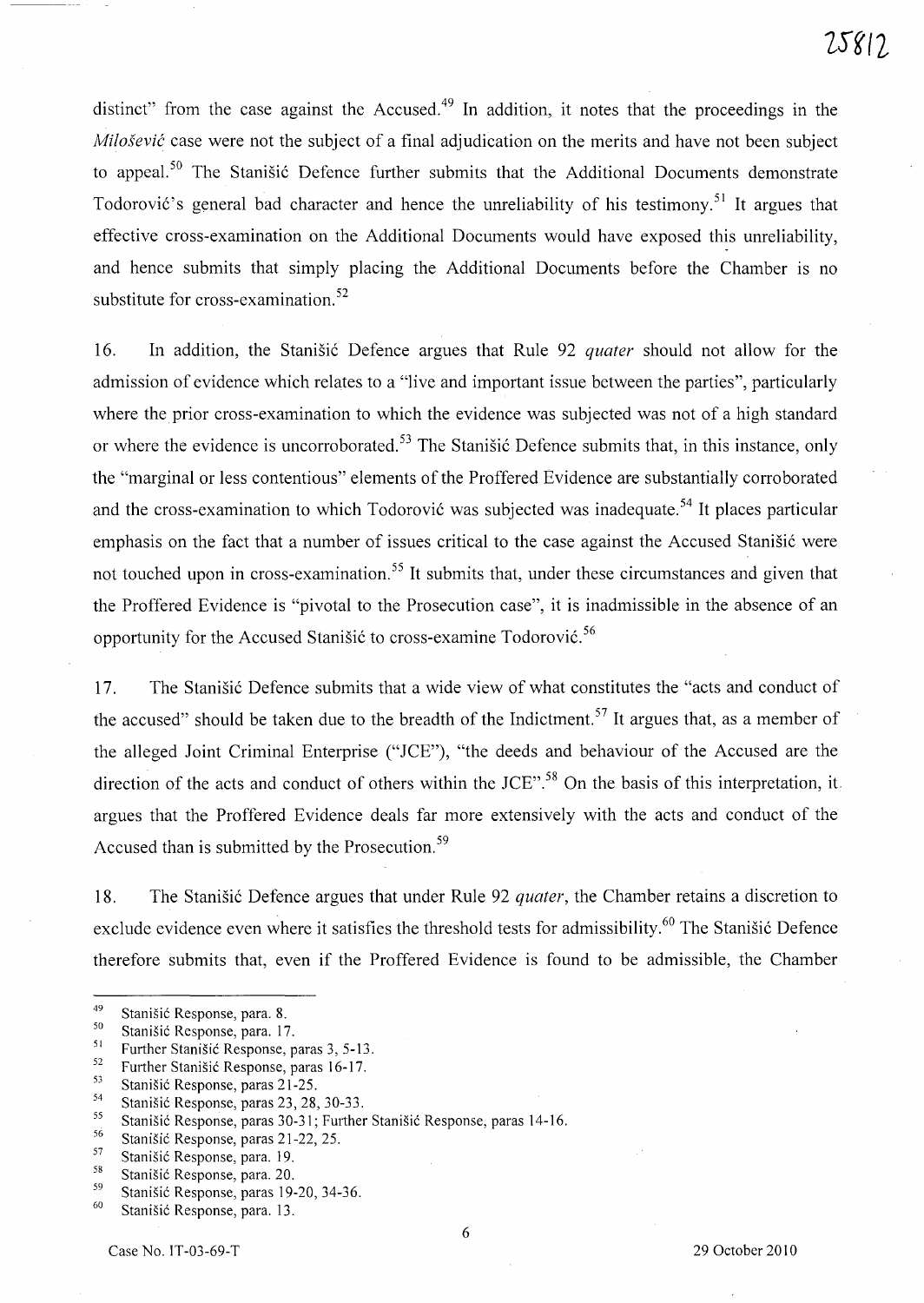should exercise its discretion to exclude it based on, *inter alia,* the extent to which it relates to the acts and conduct of the Accused; its centrality to the Prosecution case; and the inadequacy of the prior cross-examination to which it was subjected.<sup>61</sup>

# **Ill. APPLICABLE LAW**

#### **A. Protective Measures**

19. Rule 75 *ter* (F) of the Rules states that, once protective measures have been ordered in respect of a witness in any proceedings before the Tribunal, these measures will continue to have effect *mutatis mutandis* in any. other proceedings before the Tribunal unless and until they are rescinded, varied or augmented in accordance with the procedures set out by that Rule.

#### **B. Leave to Reply**

20. Rule 126 *his* provides that, unless otherwise ordered by a Chamber, a response to a motion must be filed within fourteen days of the filing of the motion. A reply to such a response must be filed within seven days of the filing of the response, with the leave of the relevant Chamber.

#### **C. Admissibility of Proffered Evidence**

21. The admissibility of evidence of unavailable persons is governed by Rule 92 *quater,* which provides that:

(A) The evidence of a person in the form of a written statement or transcript who has subsequently died, or who can no longer with reasonable diligence be traced, or who is by reason of bodily or mental condition unable to testify orally may be admitted, whether or not the written statement is in the form prescribed by Rule 92 *his,* if the Trial Chamber:

(i) is satisfied of the person's unavailability as set out above; and

(ii) finds from the circumstances in which the statement was made and recorded that it is reliable.

(8) If the evidence goes to proof of acts and conduct of an accused as charged in the indictment, this may be a factor against the admission of such evidence, or that part of it.

22. A decision on the admissibility of evidence under Rule 92 *quater* involves the consideration of four main questions. One is whether the general criteria of admissibility set out in Rule 89 Cc) are satisfied: namely, that the evidence is relevant and has probative value.<sup>62</sup> Another is whether the threshold requirements for admissibility under Rule 92 *quater* (A) are met. This involves asking

<sup>61</sup>  Stanišić Response, paras 14-18, 22, 37.

<sup>62</sup>  See also *Prosecutor* v. *Gotovina et al.,* Case No. IT-06-90-T, Decision on the Admission of Statements of Four Witnesses Pursuant to Rule 92 *quater*, 24 July 2008 ("First *Gotovina Decision")*, para. 4; *Prosecutor v. Gotovina et al.,* Case No. IT -06-90-T, Decision on the Admission of Statements of two Witnesses and Associated Documents Pursuant to Rule 92 *quater,* 16 January 2009 ("Second *Gotovina* Decision"), para. 4.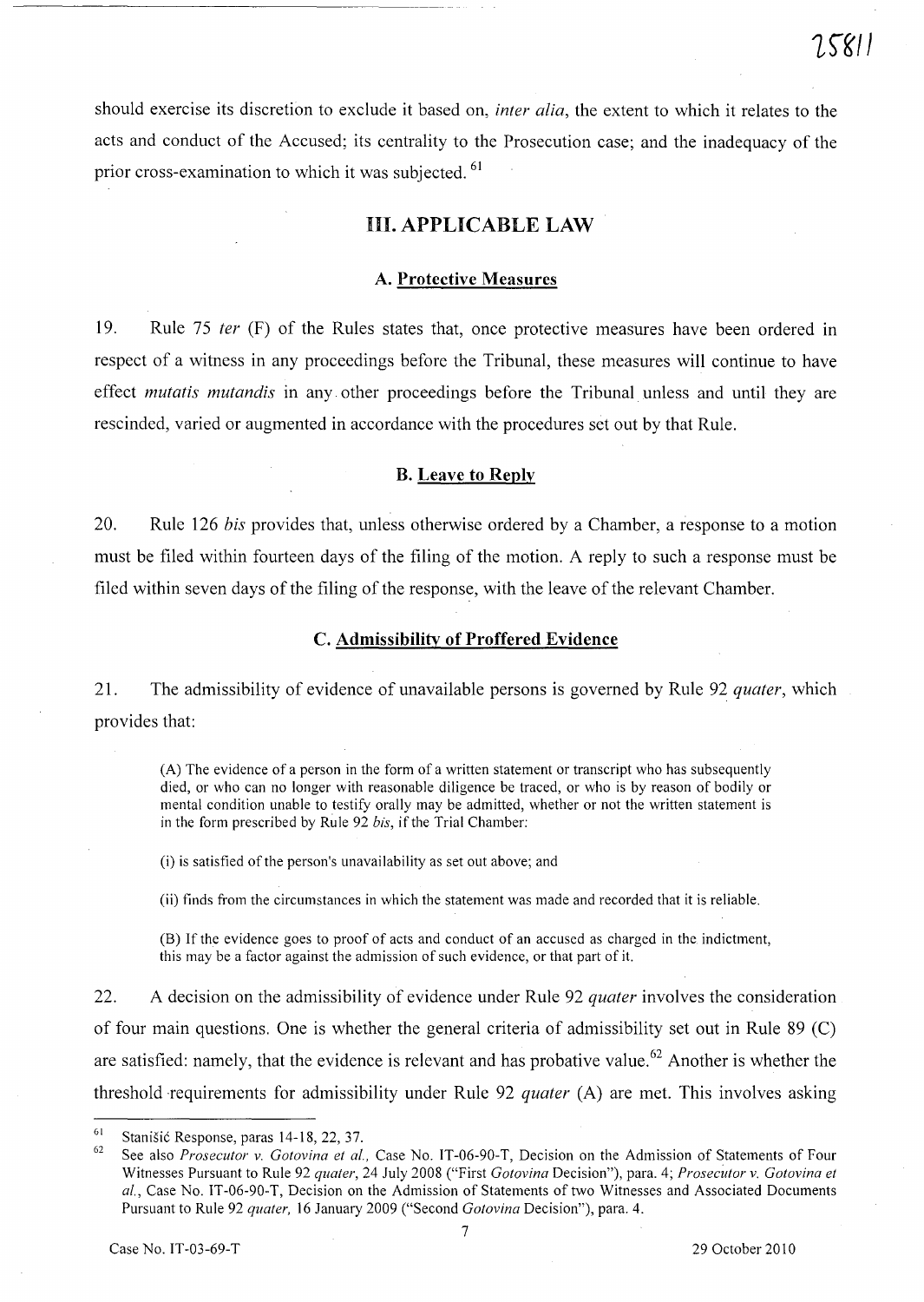whether the Chamber is satisfied that the witness is "unavailable" within the meaning of the Rule, and whether the Chamber finds, from the circumstances in which the witness's statement was made and recorded, that the statement is reliable. The Tribunal's jurisprudence establishes that, in assessing the reliability of a statement under Rule 92 *quater* (A)(ii), it is relevant to consider factors such as whether the statement (a term which includes prior testimony) was given under oath; whether it was taken with the assistance of an interpreter duly qualified and approved by the Registry of the Tribunal; and (in the case of written statements only) whether it was signed by the witness with an accompanying acknowledgement that it is true to the best of the witness's recollection. 63

23. If the evidence is found to satisfy these threshold requirements, a further question is whether or not it will be admitted in the exercise of the Chamber's discretion under Rule 92 *quater.* The existence of this discretion is evident from the structure and wording of the Rule.<sup>64</sup> Rule 92 *quater* (B) establishes that, in exercising its discretion, the Chamber will consider the extent to which the evidence relates to the acts and conduct of the accused as charged in the indictment, and that this may be a factor weighing against its admission. The Chamber may also consider issues of reliability going beyond the circumstances in which the witness's statement was made and recorded, such as the occurrence, extent and quality of prior cross-examination; whether the statement, particularly an un-sworn statement which was not subject to cross-examination, is corroborated by other evidence; and whether the statement contains any "manifest or obvious inconsistencies".<sup>65</sup> Factors such as the witness's overall credibility and the extent to which his or her statement contains hearsay evidence may also be taken into account. The Chamber may also consider the relevance of the witness's statement to the case.

<sup>63</sup>  *Prosecutor* v. *Milan Milutinovic et al.,* Case No. IT-05-87-T, Decision on Prosecution Motion for Admission of Evidence Pursuant to Rule 92 *quater,* 16 February 2007 *("Milutinovic* Decision"), para. 7; *Prosecutor* v. *Ramush Haradinaj et aI.,* Case No. IT-04-84-T, Decision on Prosecution's Motion for Admission of Evidence Pursuant to Rule 92 *quater* and 13th Motion for Trial-Related'Protective Measures, 7 September 2007 *("Haradinaj* Decision"), para. 8; Second *Gotovina* Decision, para. 13; *Prosecutor* v. *Gotovina et aI.,* Case No. IT-06-90-T, Decision on the Admission of a Witness Statement Pursuant to Rule 92 *quater,* 5 March 2009 ("Third *Gotovina* Decision"), para. 10; Decision on Prosecution's Motion for Admission of Evidence of Witnesses Unavailable Pursuant to Rule 92 *quater, 16 September 2009* ("16 September 2009 Decision"), para. 11; Witness B-179 Decision, para. 28 and fn 60 thereto.

<sup>64</sup>  Rule 92 *quater* provides that evidence "may" be admitted if it satisfies the criteria set out in sub-Rule (A). It goes on to provide that, where evidence goes to proof of the acts and conduct of the accused as charged in the indictment, this "may be a factor" against admission. As such, it is clearly contemplated both that evidence which fulfils the requirements of sub-Rule (A) may nonetheless be excluded by the Chamber in the exercise of a residual discretion; and that, in exercising this discretion, factors other than the one specifically mentioned in sub-Rule CB) may be taken into account.

<sup>65</sup>  See also *Milutinovic* Decision, para. 7; *Haradinaj* Decision, para. 8; Second *Gotovina* Decision, para. 13; Third *Gotovina* Decision, para. 10; 16 September 2009 Decision, para. 11; Witness 8-179 Decision, para. 28 and fn 60 thereto.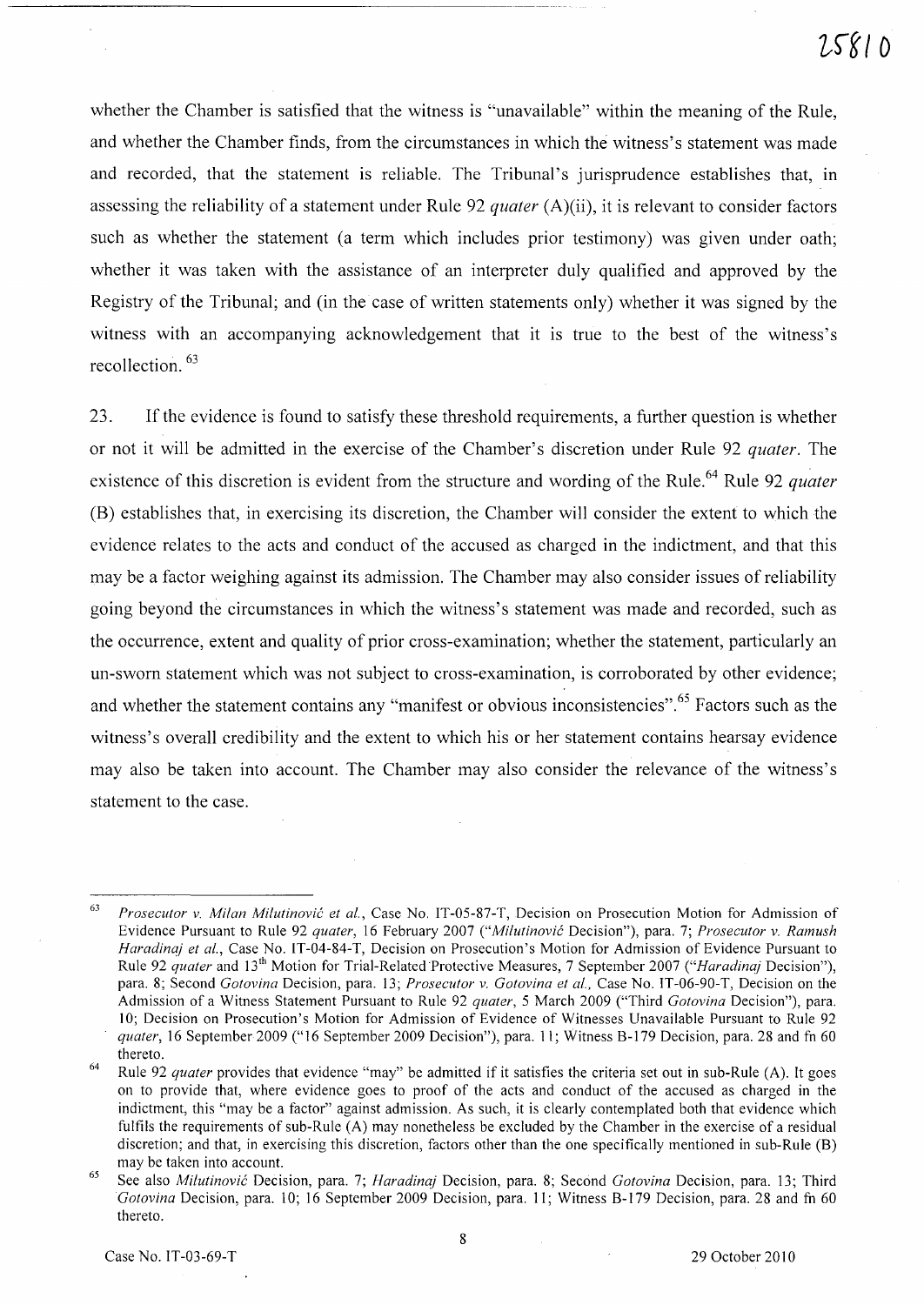24. With regard to whether evidence relates to the acts and conduct of the accused as charged in the indictment, the Chamber recalls that the Trial Chamber in the *Milosevic* case has held (in the context of Rule 92 *bis*<sup>66</sup>) that the phrase "acts and conduct of the accused":

[i]s a plain expression and should be given its ordinary meaning: deeds and behaviour of the Accused. It should not be extended by fanciful interpretation. No mention is made of acts and conduct by alleged co-perpetrators, subordinates or, indeed, of anybody else. Had the rule been intended to extend to acts and conduct of alleged co-perpetrators or subordinates it would have said so.<sup>67</sup>

25. The Appeals Chamber later confirmed the Trial Chamber's interpretation, pointing out the

[...] clear distinction drawn in the jurisprudence of the Tribunal between (a) the acts and conduct of those others who commit the crimes for which the indictment alleges· that the Accused is individually responsible, and (b) the acts and conduct of the Accused as charged in the indictment which would establish his responsibility for the acts and conduct of those· others. It is only a written statement which goes to proof of the latter acts and conduct which Rule 92 *bis(A)* excludes from the procedure laid down in that Rule.<sup>68</sup>

26. Where the breadth of the indictment allows, evidence going to the acts and conduct of the accused as charged in the indictment includes evidence of acts and conduct of the accused on which the Prosecution relies to show that the accused was a superior to those who actually did commit the crimes charged.<sup>69</sup> In addition, in the specific situation of a JCE, it also includes evidence upon which the Prosecution relies to establish that the accused participated in the *lCE,* or shared with the person who actually committed the crimes charged the required intent for those crimes.<sup>70</sup> Such shared intent can be inferred from a statement which indicates the presence of the accused during the occurrence of crimes committed by individuals other than the accused.<sup>71</sup>

27. With regard to the other factors which may be relevant to the exercise of the Chamber's discretion under Rule 92 *quarter,* the Chamber notes that, even where consideration of these factors does not lead it to deny the admission of evidence, it may take them into account later in determining the weight the evidence should ultimately be given. In particular, with regard to the issue of corroboration, the Chamber recalls that the *Galic* Appeals Chamber has held (in the context of Rule 92 *bis)* that, where an accused is not given the opportunity to cross-examine a witness, that

<sup>66</sup> The Chamber has previously held that, as evidence tendered and admitted pursuant to Rule 92 *quater* would previously have been subject to Rule 92 *bis,* it is appropriate to draw upon Tribunal jurisprudence interpreting this Rule to the extent that it still applies to Rule 92 *quater,* including in relation to the definition of "acts and conduct of the Accused": see e.g., Witness 8-179 Decision, para. 31 and the footnotes thereto.

*<sup>67</sup> Prosecutor v. Slobodan Milosevic,* Case No. IT-02-54-T, Decision on Prosecution's Request to Have Written Statements Admitted under Rule 92 *bis*, 21 March 2002, para. 22 (citation omitted).

*Prosecutor v. Stanislav Galic,* Case No. IT-98-29-AR73.2, Decision on Interlocutory Appeal Concerning Rule 92 *bis* (C),  $\dot{7}$  June 2002 ("*Galić Appeals Decision*"), para. 9.

<sup>69</sup>  *Ga/ic* Appeals Decision, para. 10.

<sup>70</sup>  Ibid.

<sup>71</sup>  *Ga/ic* Appeals Decision, para. 13.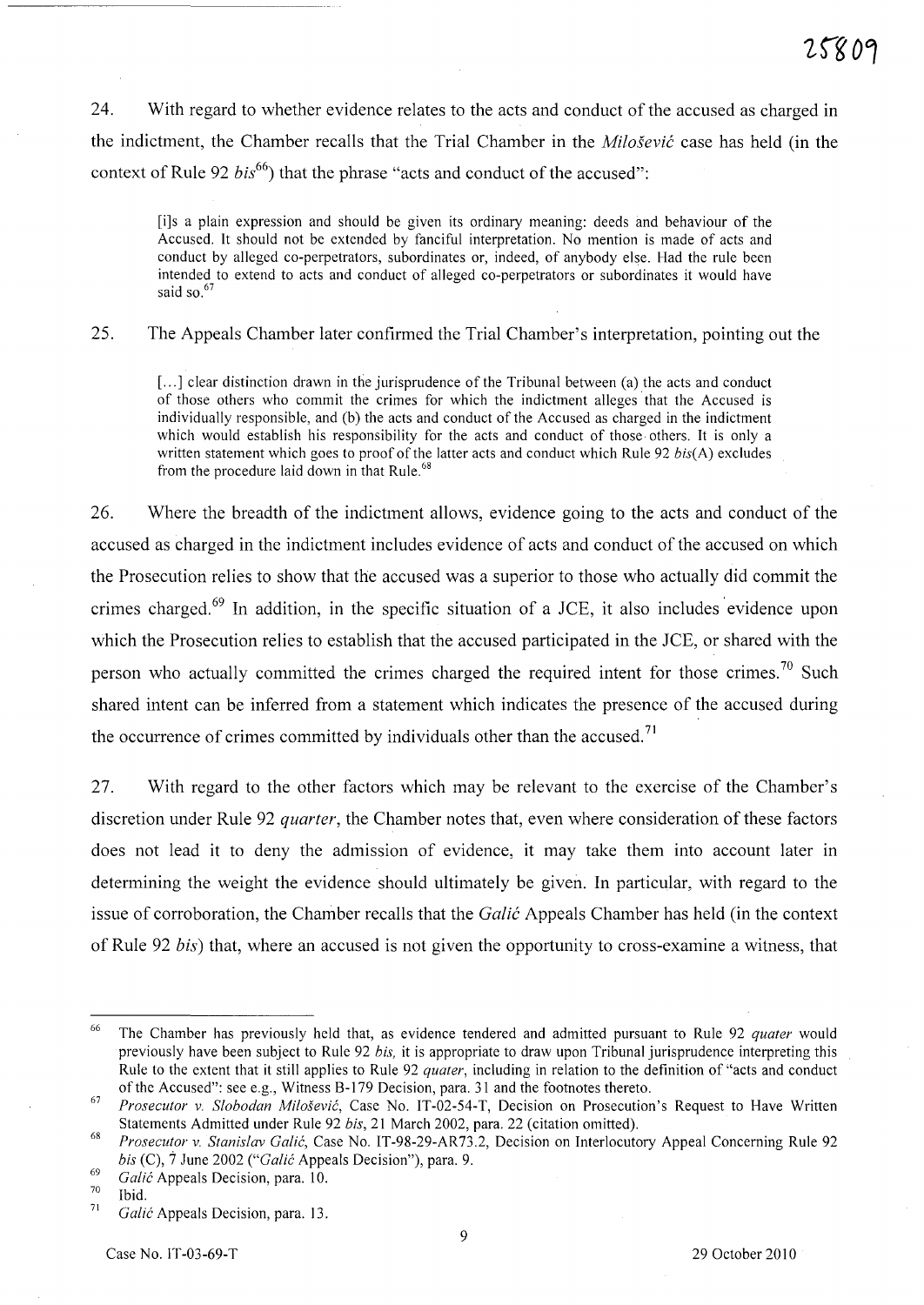witness's statement may lead to a conviction only if there is other evidence which corroborates its contents. <sup>72</sup>

28. The remaining question in determining the admissibility of evidence under Rule 92 *quater* is whether it should be excluded in the exercise of the Chamber's discretion under Rule 89 (D), which involves determining whether its probative value is substantially outweighed by the need to ensure a fair trial.<sup>73</sup> The rights of an accused to a fair trial and to cross-examination of witnesses against him or her are enshrined in Articles 20 and 21 of the Statute respectively.

29. Exhibits which accompany transcripts or written statements, and which form an inseparable and indispensable part of the witness's testimony, can be admitted into evidence.<sup>74</sup> The Chamber has previously held in this regard that the witness needs to have discussed the relevant exhibits and that, without them, the transcript or the written statement must be incomprehensible or of lesser probative value. <sup>75</sup>

# **IV. DISCUSSION**

#### **A. Preliminary Matters**

30. In regards to the Stanisic Defence's request for leave to exceed the word limit in relation to the Stanišić Response, the Chamber considers that the scope of the Motion justified such a request and accordingly finds that leave should be granted.

31. In regards to the Prosecution's request for leave to reply to the Further Stanisic Response, the Chamber considers that the new arguments raised by the Stanisic Defence warranted a reply by the Prosecution.

<sup>72</sup>  *Gali6* Appeals Decision, fn. 34.

<sup>73</sup>  See also First *Gotovina* Decision, para. 4; Second *Gotovina* Decision, para. 4.

<sup>74</sup>  *Prosecutor v. Vujadin Popovi6 et aI.,* Case No. IT-05-88-T, Decision on Prosecution Motion for Admission of Evidence Pursuant to Rule 92 *quater,* 21 April 2008, para. 33; *Prosecutor v. Rasim Delic,* Case No. IT-04-83-PT, Decision on Prosecution Motion for Admission of Evidence Pursuant to Rule 92 *quater,* 9 July 2007, p. 4.

<sup>75</sup>  Decision on Prosecution's Motion for the Admission of Written Evidence of Slobodan Lazarević Pursuant to Rule *92 ter* with Confidential Annex, 16 May 2008, para. 19. See also *Prosecutor v. Mladen Naletili6 and Vinko Martinović*, Case No. IT-98-34-PT, Decision Regarding Prosecutor's Notice of Intent to Offer Transcripts Under Rule 92 bis(D), 9 July 2001, para. 8; Prosecutor v. Paško Ljubičić, Case No. IT-00-41-PT, Decision on Prosecution's Motion on Admission of Transcripts Pursuant to Rule 92 *bis* (D), 23 J.anuary 2004, p. 5; *Prosecutor v. Milan Luki6 and Sredoje Lukic,* Case No. IT-98-32/l-T, Decision on Confidential Prosecution Motion for the Admission of Prior Testimony with Associated Exhibits and Written Statements of Witnesses pursuant to Rule 92 *ter,* 9 July 2008, para. 15.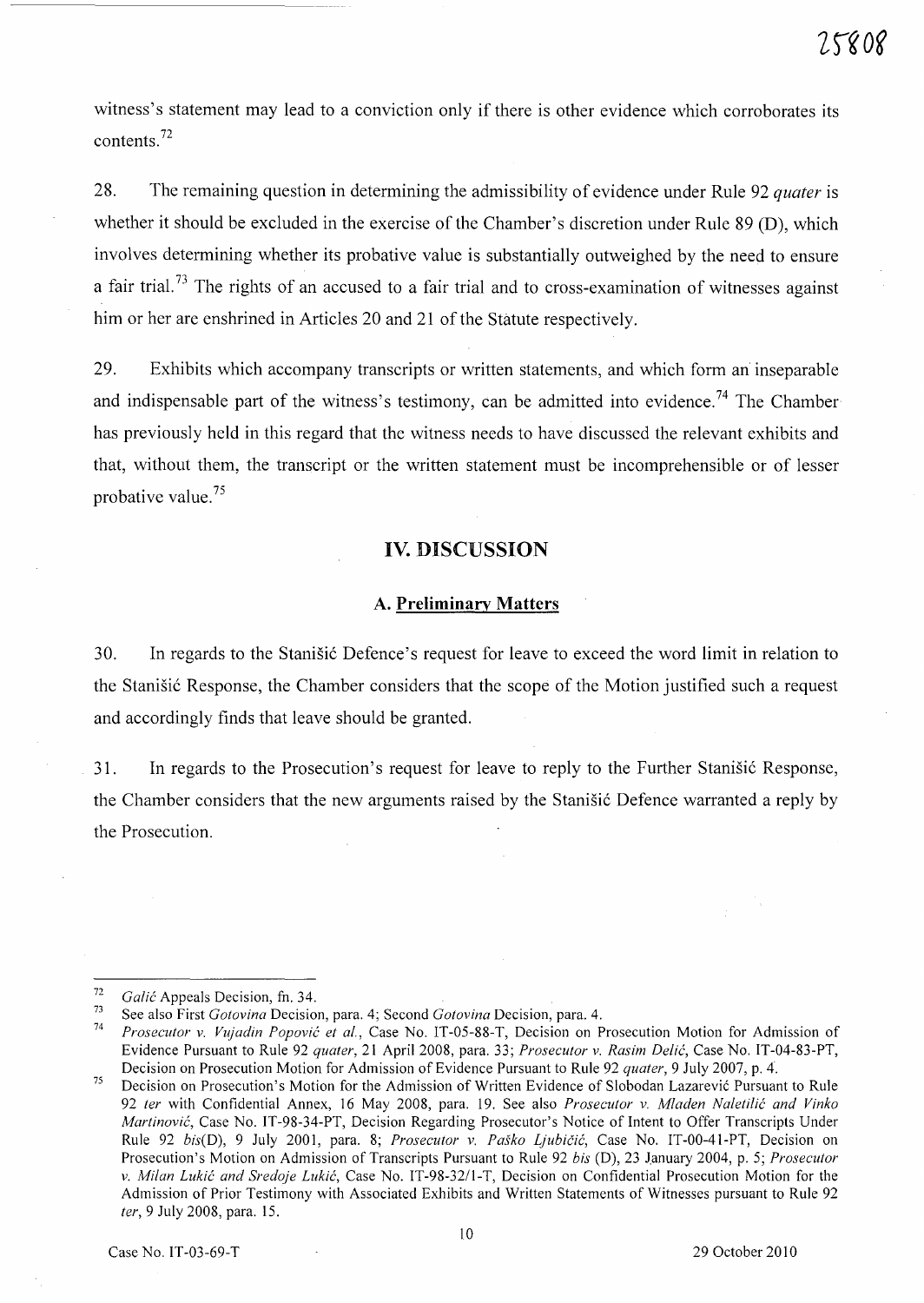#### **B. Protective Measures**

32. Rule  $75(F)(i)$  of the Rules provides that protective measures ordered in previous proceedings before the Tribunal continue to have effect in subsequent proceedings "unless and until they are rescinded, varied, or augmented" in accordance with the procedure set out in the Rules. The Chamber notes that the protective measures granted to Todorovic in the *Milosevic* case have since been lifted by the Trial Chamber in the *Seselj* case. <sup>76</sup>The Prosecution's submission appears to be that this rescission will not have effect in the present case unless this Chamber so orders.<sup>77</sup> This amounts to a submission that, where protective measures ordered by a Trial Chamber are rescinded, varied or augmented by a subsequent Trial Chamber, a *second* subsequent Trial Chamber before which a witness testifies should take as its starting-point the measures ordered by the original Trial Chamber.

33. The Chamber in the present case does not adopt this approach. Rather, it considers the intention behind the Rule to be that, in the interests of certainty and consistency, each Trial Chamber before which a witness appears takes as its starting-point the measures ordered by the Trial Chamber which has most recently ruled on that witness's protective measures.<sup>78</sup> If a party or the Trial Chamber considers that these measures should again be rescinded, varied or augmented for example, in order to revert to the measures ordered by the original Trial Chamber - an application to this effect may be made, or the Trial Chamber may make an order *proprio motu,* in accordance with the Rules.<sup>79</sup> In the present situation, therefore, the Chamber considers that it should take as its starting-point the decision of the Trial Chamber in the *Seselj* case rescinding Todorovic's protective measures. The Chamber notes that the Prosecution does not seek the imposition of any protective measures for Todorovic. Furthermore, as Todorovic was "single" and is now deceased, the Chamber sees no reason to depart *proprio motu* from the decision of the *Šešelj* Trial Chamber.<sup>80</sup>

<sup>76</sup>  *Prosecutor* v. *Vojislav Seselj,* Case No. IT-03-67-T, Decision on Prosecution's Motion for Admission of Evidence of Stevan Todorovic (VS-1008) pursuant to Rule 92 *quater* of the Rules of Procedure and Evidence, 17 February *2010 ("Seselj* Protective Measures Decision").

<sup>77</sup>  Prosecution Corrigendum, paras 4-5.

<sup>78</sup>  As an example of this approach, see the Chamber's proceedings in relation to Witness *IF-023:* see.T. 3910-3911; Prosecution Update on the Status of Protective Measures, 5 July 2010; *Prosecutor* v. *Milan Martic* (Case No. IT-95-II-T), Decision on Prosecution's Motion for Variation of Protective Measures, 17 March 2006; *Prosecutor* v. *Slobodan Milosevic* (Case No. IT -02-54-T), Decision on Eighth Prosecution motion for Protective Measures for Sensitive Source Witnesses Testifying During the Croatia Phase of the Trial, 16 October 2002.

<sup>79</sup>  See Rule 75 (A), (G), (I) and (J).

<sup>80</sup>  See Motion, Confidential Annex B; *Šešelj* Protective Measures Decision, para. 18. The Chamber repeats the term "single" as employed in the *Seselj* Protective Measures Decision, where it was used without explanation; the Chamber understands it to suggest that Todorovic had no surviving partner who might be prejudiced by the rescission of the protective measures granted in the *Milosevic* case.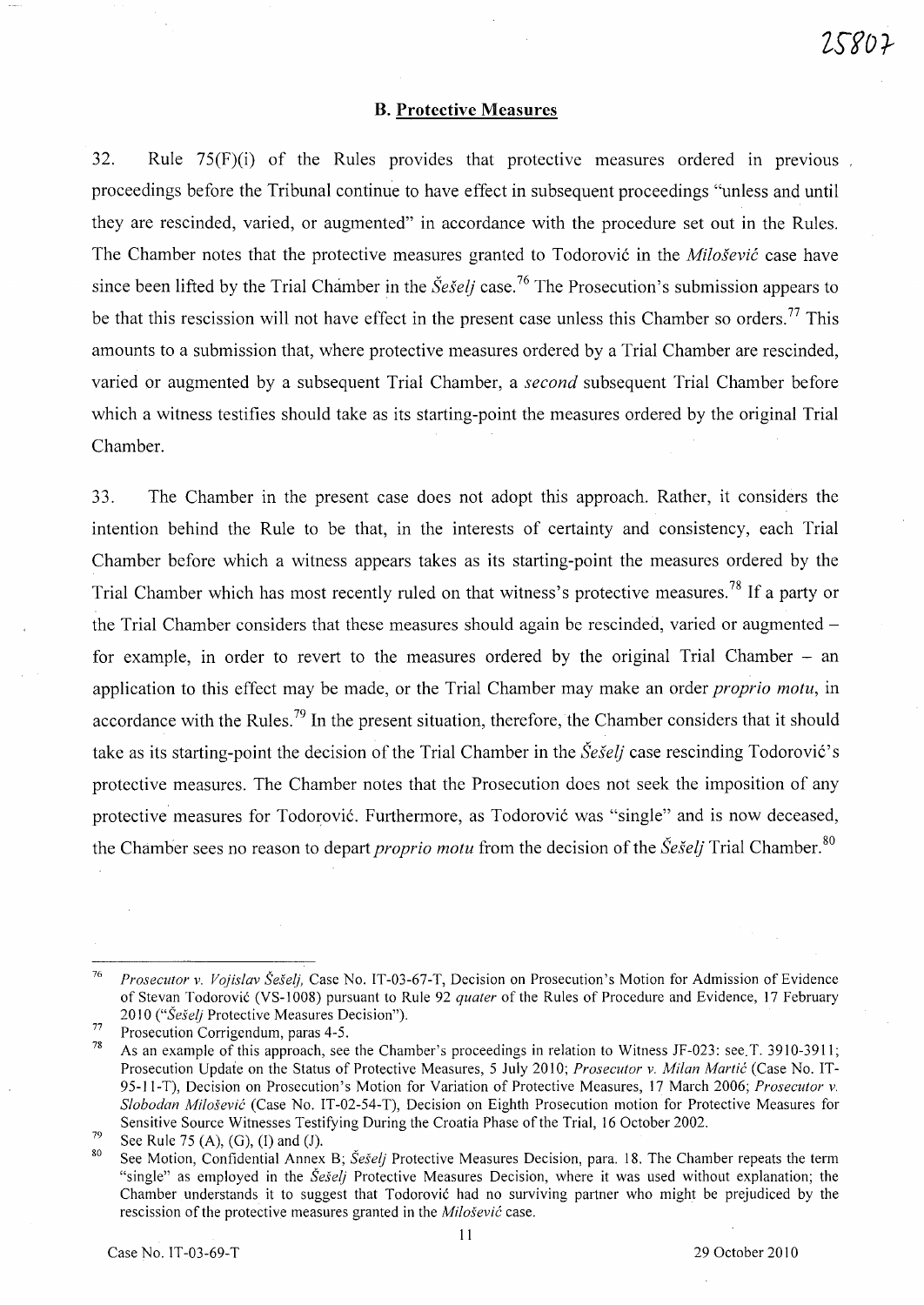# C. **Admissibility of Proffered Evidence**

34. The Stanišić and Simatović Defence have submitted that admitting the Proffered Evidence would constitute a violation of the Accused's right to cross-examination. The Chamber recalls that this right is not absolute, and may be limited in accordance with the Rules – including Rule 92 *quater,* which specifically envisages the admission of evidence without the possibility of crossexamination  $-$  and associated jurisprudence.<sup>81</sup> As such, the Chamber does not consider that the inability of the Accused to cross-examine Todorović is itself enough to render the Proffered Evidence inadmissible.

35. With regard to Rule 89 (C) of the Rules, the Chamber is satisfied that the Proffered Evidence is clearly relevant to the present case as it relates to such topics as the strategic importance of Bosanski Samac; the identity and roles of members of the detachments present in that municipality during the Indictment period; the training of Serb volunteers in the camp near Ilok and the role of the Serbian MUP in that training; the role of the troops trained at the Ilok camp in the takeover of Bosanski Samac; and the detention and treatment of non-Serbs following the takeover.

36. The Chamber finds that Todorović is deceased and is therefore satisfied that he is unavailable within the meaning of Rule 92 *quater* (A)(i).

37. With regard to Rule 92 (A)(ii), the Chamber notes that Todorović testified under oath before the Trial Chamber hearing the *Milošević* case.<sup>82</sup> It also notes that Todorović testified pursuant to a plea agreement, which is a circumstance under which his testimony was given and recorded and is therefore relevant to its admissibility under Rule 92 *quater* (A)(ii). The Chamber does not accept that the existence of a plea agreement is enough to render a witness's testimony umeliable within the meaning of that sub-Rule.<sup>83</sup> It notes that much of the Proffered Evidence is or is reasonably expected to be corroborated by other evidence, $84$  and that when Todorović was cross-examined on his plea agreement no specific evidence was elicited which would support a conclusion that the agreement had a significant adverse impact on the reliability of his testimony.<sup>85</sup> The Chamber finds that the Proffered Evidence, from the circumstances in which it was made and recorded, is reliable, and is satisfied that it meets both the threshold criteria for admissibility under Rule 92 *quater* (A).

<sup>81</sup>*Prosecutor v. Milan Martic,* Case No. IT-95-11-AR73.2, Decision on Appeal against the Trial Chamber's Decision on the Evidence of Witness Milan Babi6, 14 September 2006, para. 12.

*<sup>82</sup> Milosevic* case, T. 23423.

<sup>83</sup> See also *Prosecutor v. Vojislav Se§elj,* Case No. IT-03-67-T, Confidential Decision on Prosecution's Motion for Admission of Evidence of VS-I008 Pursuant to Rule 92 *quater* of the Rules of Procedure and Evidence, 17 February 2010, para. 20.

 $\frac{84}{85}$  See infra, para. 42.

<sup>85</sup> See *Milosevic* case, T. 23492-23499, 23552-23554.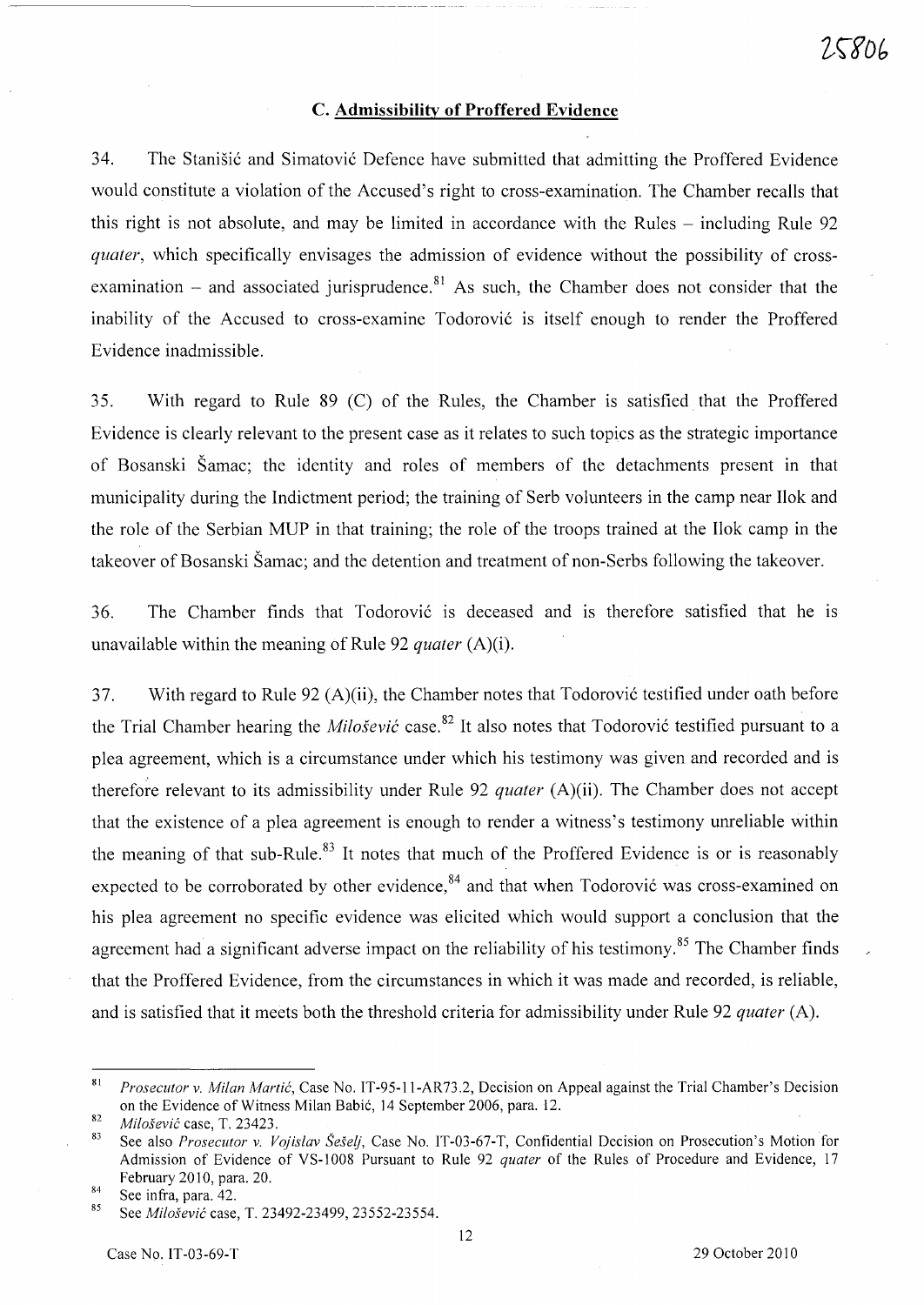38. The Chamber then turns to the issue of the exercise of its discretion under Rule 92 *quater.*  First, in assessing whether the Proffered Evidence goes to proof of the acts and conduct of the Accused as charged in the Indictment, the Chamber recalls that the Accused are alleged to have participated in a *lCE* with numerous individuals including members of the Serb forces by, *inter alia:* 

- a. directing and organising the financing, training, logistical support and other substantial assistance or support to special units of the Republic of Serbia DB and other Serb Forces;<sup>86</sup> and
- b. giving practical assistance, encouragement or moral support to persons who carried out the crimes of persecution, deportation, forcible transfer and murder [ ... ] with the knowledge required.<sup>87</sup>

39. In this context, the Chamber considers that some portions of the Proffered Evidence relate to the acts and conduct of the Accused as charged in the Indictment. For example, the portions of Todorović's testimony which concern the visit of the Accused Simatović to the training camp near Ilok, and to his interaction with Dragan Đorđević (known as "Crni") – allegedly a member of the Serbian Radical Party and of the special units of the Serbian DB (specifically, the Red Berets) who participated in the takeover of Bosanski Šamac – relate to the acts and conduct of Simatović as charged in the Indictment.<sup>88</sup> Similarly, the portions of the testimony which concern the acts of the Accused Stanišić in relation to the release of Dragan Đorđević relate to his acts and conduct as charged in the Indictment.<sup>89</sup> However, the Chamber does not consider that the Proffered Evidence relates to the acts and conduct of the Accused as charged in the Indictment to an extent or degree which would militate against its admission.<sup>90</sup>

40. Secondly, in assessing the broader considerations of reliability which are relevant to the exercise of the Chamber's discretion, the Chamber notes that Todorović was cross-examined in the *Milošević* case by both Slobodan Milošević and the *amicus curiae*.<sup>91</sup> Topics covered in crossexamination included the plea agreement reached with the Prosecution, and its potential effect on his testimony;<sup>92</sup> his position and place in the relevant chain of authority;<sup>93</sup> and the extent of his

 $\frac{86}{87}$  Indictment, para. 15(c).

 $\frac{87}{88}$  Indictment, para. 16.

<sup>88</sup> See *Milosevic* case, T. 23424-23437, 23442-23443, 23456-23457,23461-23462, 23518-23521; see also Indictment, paras 46-50.

<sup>89</sup> See *Milosevic* case, T. 23475-23478, 23530-23532.

<sup>90</sup> See *Prosecutor* v *Radovan Karadiic,* Case No. IT-95-5/18-T, Decision on Prosecution's Motion for Admission of the Evidence of KDZI72 (Milan 8abic) Pursuant to Rule 92 *quater,* 13 April 2010, paras 34-35; *Prosecutor* v. *ladranko Prlic et al.,* Case No. IT-04-74-T, Decision on the Prosecution Motion for Admission of a Written Statement Pursuant to Rule 92 *quater* of the Rule (Hasan Rizvić), 14 January 2008, para. 13.

<sup>&</sup>lt;sup>91</sup> Milošević case, T. 23489-23551.

*<sup>92</sup> Milosevic* case, T. 23492-2393, 23499, 23553.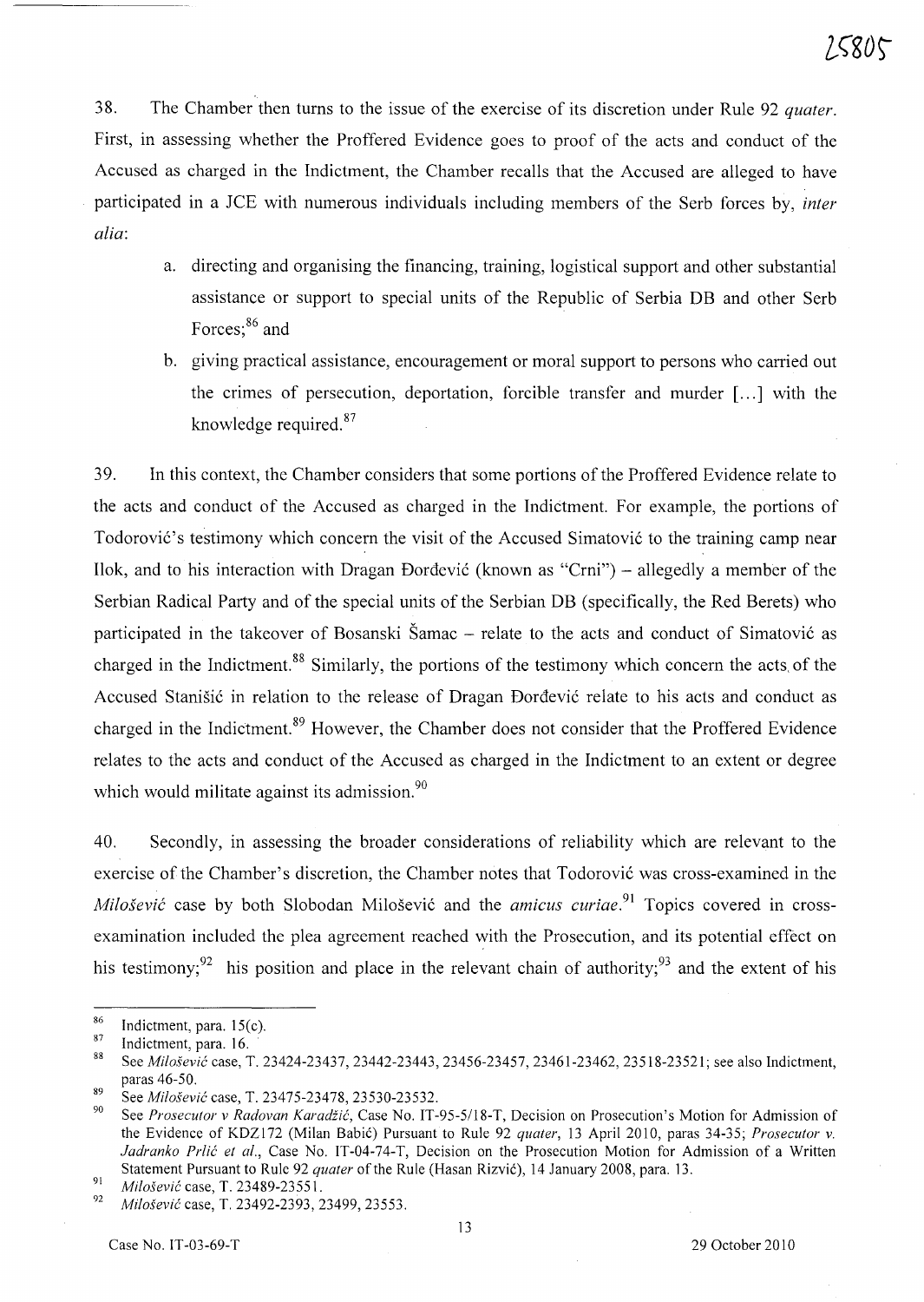interaction with both Accused in Belgrade.<sup>94</sup> The Chamber considers that the fact that the Proffered Evidence has been tested by cross-examination is a significant factor in favour of its admission under Rule 92 *quater.* 

41. Both the Simatovic and the Stanisic Defence have questioned the adequacy of the crossexamination to which the Proffered Evidence was subjected. The Chamber has previously held that, in general, the quality of prior cross-examination is a factor to be considered when weighing a witness's evidence rather than when determining its admissibility.<sup>95</sup> As noted above, however, the extent and quality of cross-examination may be relevant to the exercise of the Chamber's discretion under Rule 92 *quater*.<sup>96</sup> In this case, the Chamber recognises that there were a limited number of topics relevant to the case against the Accused on which Todorovic was not extensively crossexamined: for example, the role played by the Serbian DB in the training camp near Ilok. However, given the other indicia of reliability borne by the Proffered Evidence and the fact that crossexamination on a variety of topics of general relevance to the case against the Accused did occur, the Chamber does not consider that this militates against admission of the Proffered Evidence.

42. The Prosecution has presented and/or expects to present corroborating documentary and/or testimonial evidence relating to the majority of Todorović's testimony, including the roles of Dragan Dordevic, Srecko Radovanocic and Slobodan Miljakovic; the involvement of the Serbian MUP in training volunteers from both Serbia and Bosanski Samac; and the involvement of these volunteers in the takeover of Bosanski Šamac.<sup>97</sup> The Chamber considers that the majority of the Proffered Evidence has been or is expected to be corroborated by the materials identified by the Prosecution, and that this weighs strongly in favour of its admission under Rule 92 *quater.*  However, it appears that several incidents relevant to the case against the Accused – such as the alleged visit of the Accused Simatovic to the training camp at Ilok and the alleged role of the Accused Stanišić in releasing Dragan Đorđević – has not been, and is not expected to be, corroborated. The Chamber will take the lack of corroboration into account in assessing the weight the Proffered Evidence as it relates to these incidents should be given.<sup>98</sup>

*<sup>93</sup> Milosevic* case, T. 23509-23510.

<sup>&</sup>lt;sup>94</sup> Milošević case, T. 23530 (Stanišić), 23519, 23541 (Simatović).

<sup>&</sup>lt;sup>95</sup> Witness B-179 Decision, para. 38.

 $^{96}$  See supra, para. 23.

 $^{97}$  Motion, Confidential Annex A.

See also supra, para. 27 and fn 72 thereto.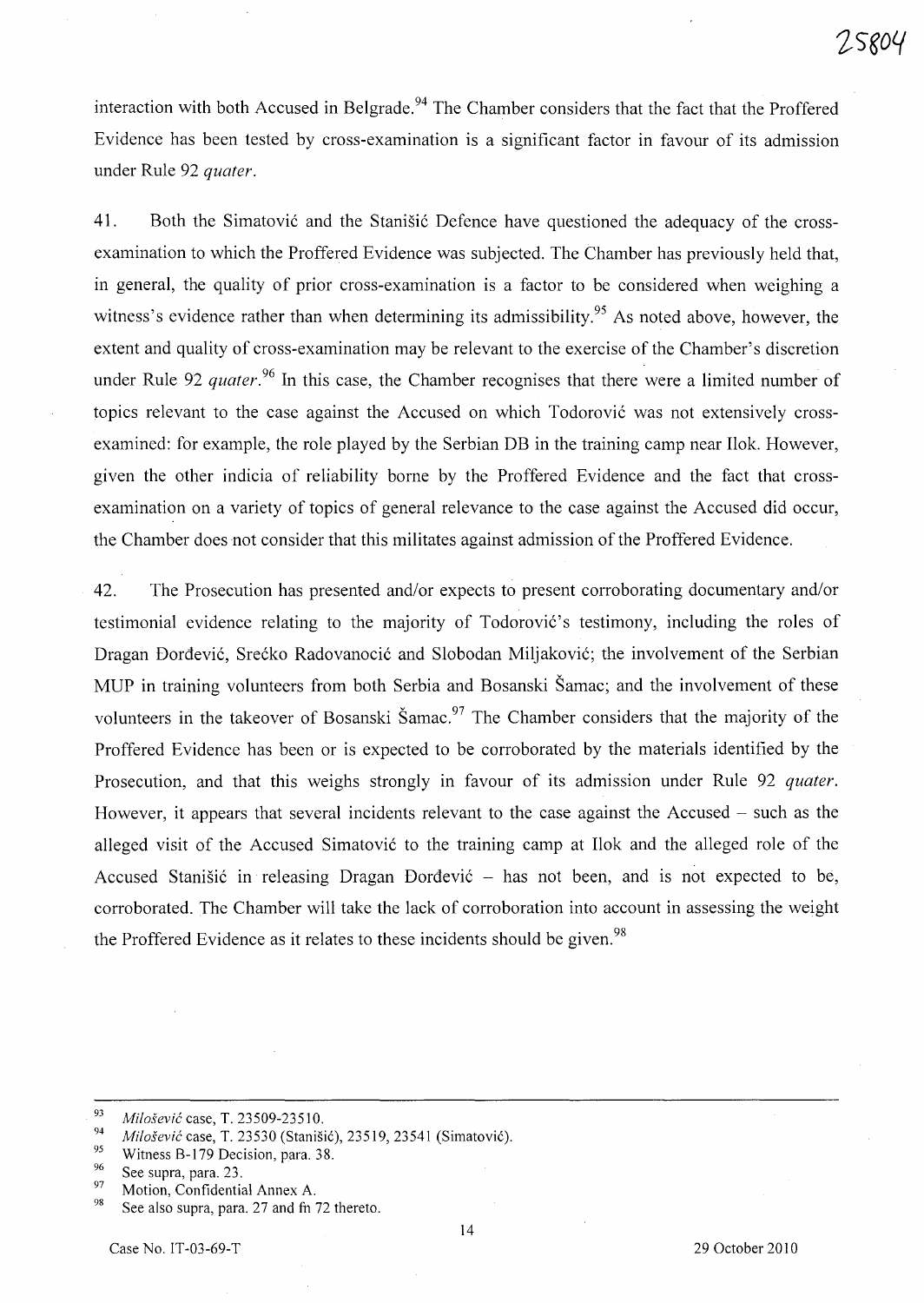43. With regard to the absence of a final judgement in the *Milosevic* case, the Chamber does not consider that the lack of final adjudication in a case in which evidence was previously admitted weighs against the admission of that evidence under Rule 92 *quater. <sup>99</sup>*

44. With regard to Todorović's credibility the Chamber notes that, while the Additional Documents appear to reflect adversely on Todorović's general character, they do not appear to specifically undermine his credibility as a witness to an extent that would incline the Chamber to deny admission of the Proffered Evidence. However, the Chamber notes that, as Todorović's credibility remains relevant to the weight the Proffered Evidence should be given, either Defence team may wish to tender the Additional Documents, or a selection of them, into evidence.

45. With regard to the issue of hearsay, the Chamber has previously held that hearsay evidence is not inadmissible as such.<sup>100</sup> However, as noted above, the extent to which a statement consists of hearsay evidence may be relevant to the exercise of the Chamber's discretion under Rule 92 *quater*.<sup>101</sup> In this case, the Chamber notes that it has not been clearly established whether or to what extent the Proffered Evidence consists of hearsay. The Chamber does not consider the mere possibility that it may do so to militate against its admission.

46. In exercising its discretion under Rule 92 *quater,* the Chamber has considered all the factors which weigh against admission of the Proffered Evidence, including the fact that portions of the Proffered Evidence relate to the acts and conduct of the Accused as charged in the Indictment and the challenge to Todorović's credibility. However, for the reasons set out above, the Chamber does not consider that these factors, even taken together, militate in this direction. Furthermore, the Chamber considers that the relevance of the Proffered Evidence to the present case<sup>102</sup> and its strong indicia of reliability - namely, the fact that Todorović was subjected to cross-examination on a range of topics relevant to the case against the Accused, and the fact that most of the Proffered Evidence has been and is expected to be corroborated by other evidence in the present case  $-$  are powerful factors in favour of its admission. The Chamber finds that, on balance, these factors outweigh the countervailing considerations discussed above. As a result, the Chamber is inclined to admit the Proffered Evidence in the exercise of its discretion under Rule 92 *quater.* 

47. Due to its relevance and the indicia of reliability discussed above, the Chamber is satisfied that the Proffered Evidence has probative value and so satisfies the requirements of Rule  $89$  (C) of the Rules. For the purposes of Rule 89 CD), the Chamber considers this probative value to be

<sup>&</sup>lt;sup>99</sup> See also Witness B-179 Decision, para. 37.

<sup>&</sup>lt;sup>100</sup> Witness B-179 Decision, para. 40 and fn 80 thereto.

 $\frac{101}{102}$  See supra, para. 23.

See supra, para. 35.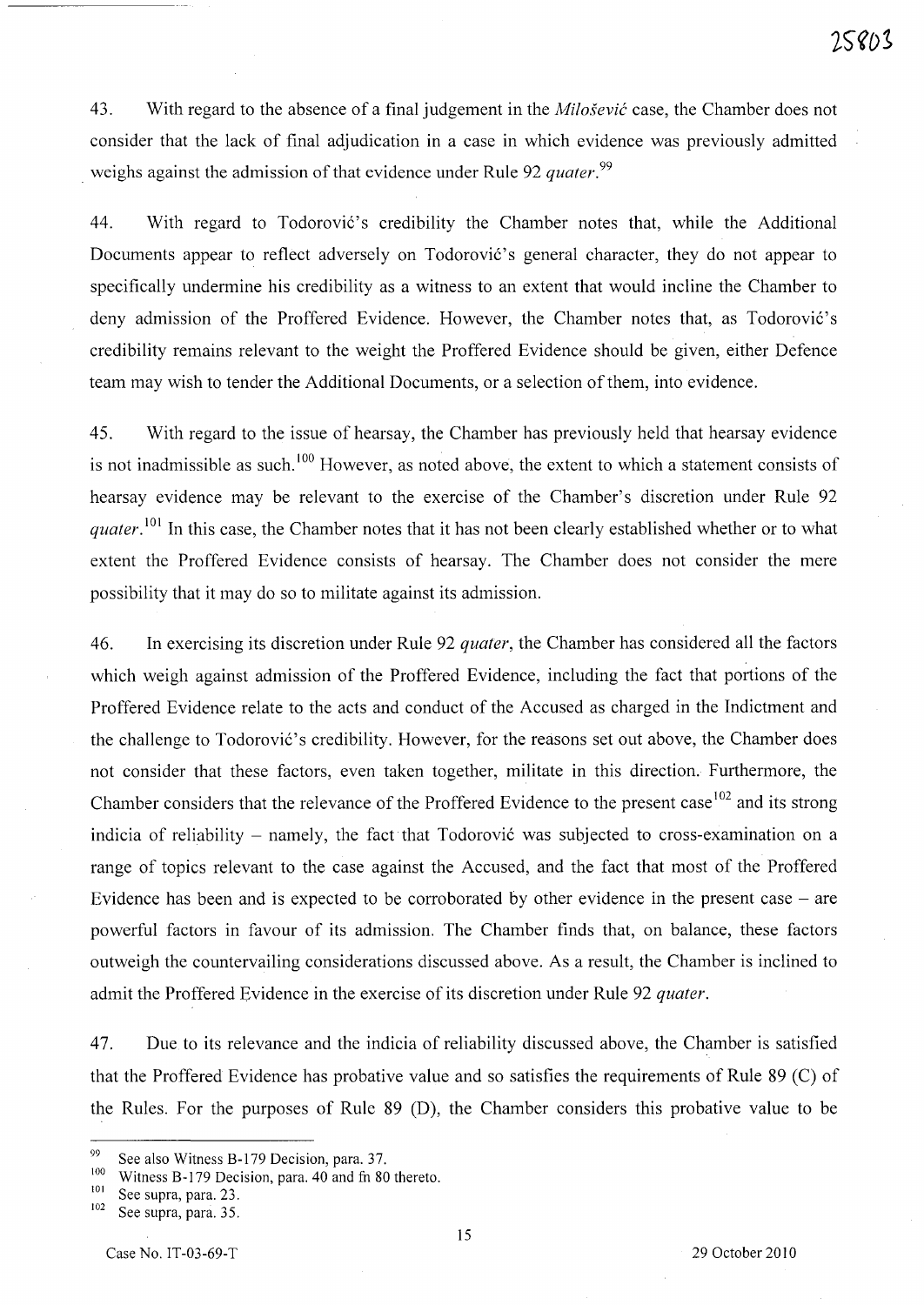significant. <sup>103</sup> The Chamber notes that the only fair trial issue raised by the Stanisić and Simatović Defence is the potential violation of the Accused's right to cross-examination. For the reasons set out above,<sup>104</sup> the Chamber does not consider the Accused's inability to cross-examine Todorović to be a sufficient ground for concluding that the probative value of the Proffered Evidence is outweighed by the need to ensure a fair trial.

48. The Chamber considers that the majority of the Exhibits were discussed in Todorović's prior testimony in the *Milosevic* case, such that the testimony would be incomprehensible or of lesser probative value without them. The exceptions are the Exhibits with Rule 65 *ter* numbers 4519 and 4686. In his prior testimony, Todorović agreed that these documents appeared to be authorisations for the solicitation of assistance for Bosanski Šamac, without further discussing them.<sup>105</sup> No. indication was given that he was or should have been able to authenticate them or otherwise speak to their form or contents. As a result, the two Exhibits do not add to the probative value of the Proffered Evidence. For this reason, the Chamber considers that all Exhibits, except those with 65 fer numbers 4519 and 4686, form an inseparable and indispensable part of the Proffered Evidence and will be admitted into evidence.<sup>106</sup>

# **HI. DISPOSITION**

For the foregoing reasons and pursuant to Rules 89, 75, 92 *quater* and 126 *bis*, the Chamber:

**GRANTS** the Stanišić Defence leave to exceed the word limit;

**GRANTS** the Prosecution leave to reply to the Further Stanisić Response;

**GRANTS** the Motion in part;

**DENIES** admission of the associated exhibits with 65 *ter* numbers 4519 and 4686, without prejudice to their being tendered by the Prosecution through a bar table motion;

**ADMITS** into evidence publicly:

1) Todorović's testimony in the *Milošević* case: T. 23423-23561;

 $\frac{103}{104}$  See supra, paras 35, 40-46.

 $\frac{104}{105}$  See supra, para. 34.

<sup>105</sup>*Milosevic* case, T. 23464.

With regard to the Exhibit with Rule 65 ter number 113, the Chamber notes that the B/C/S version currently in eCourt does not include the markings made by Todorovic. As these markings form part of the Exhibit as it was discussed by Todorovic in his prior testimony (see *Milosevic* case, T. 23477-23478), the Chamber invites the Prosecution to upload a marked version of this document into eCourt, and will deal at a future housekeeping session with the replacement of the unmarked *B/c/S* version with the marked one.